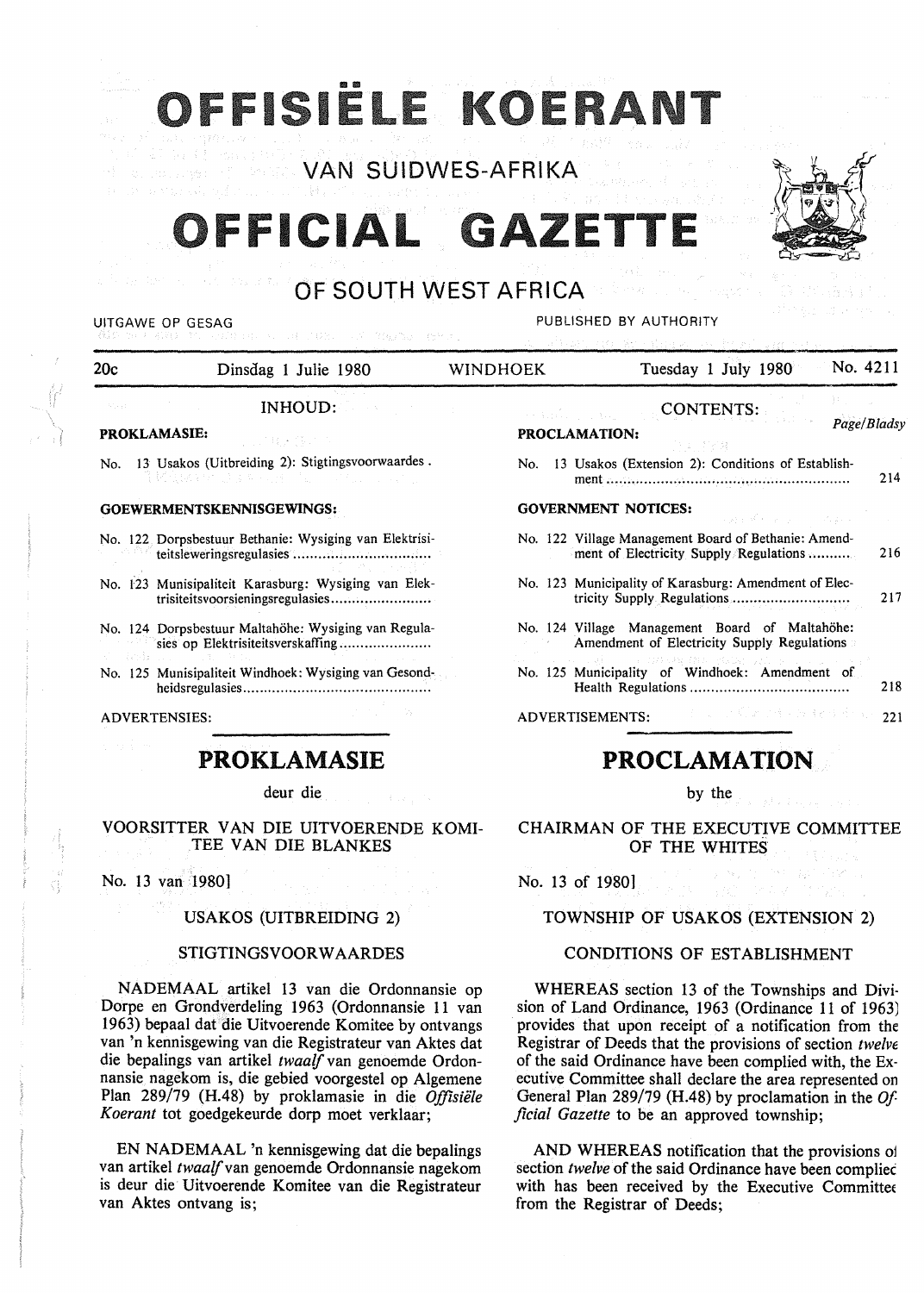SO IS DIT dat die gebied USAKOS (UITBREI-DING 2) voorgestel op Algemene Plan 289/79 (H.48) hierby kragtens en ingevolge die bepalings van artikel 13 van die Ordonnansie op Dorpe en Grondverdeling 1963 (Ordonnansie 11 van 1963) tot goedgekeurde dorp verklaar word.

Die voorwaardes ingevolge waarvan die aansoek om verlof om stigting van die dorp **USAKOS**  (UITBREIDING 2) toegestaan is, word in die Bylae hierby uiteengesit.

Gegee onder my hand in Windhoek op hierdie die 6de dag van Junie 1980.

A. H. DU PLESSIS

*Voorsitter van die Uitvoerende Komitee van die Blankes* 

#### **BYLAE**

#### **STIGTINGSVOOR W AARDES**

I. NAAM VAN DORP

Die dorp heet USAKOS (UITBREIDING 2)

#### 2. SAMESTELLING **VAN DORP**

Die dorp bestaan uit 38 erwe genommer 291-309 en 3 I 4-3 3 2 en strate soos aangedui op Algemene Plan 289/79 (H.48).

#### 3. GERESERVEERDE ERF

Erf 327 word gereserveer vir die doeleindes van die plaaslike bestuur.

#### 4. TITELVOORWAARDES

DIE VOLGENDE VOORWAARDES MOET TEN OPSIGTE VAN ALLE ERWE BUITEN DIE ERF GENOEM IN PARAGRAAF 3 HIERBO, TEN GUNSTE VAN DIE PLAASLIKE BESTUUR TEEN DIE TITELBEWYSE VAN DIE BETROKKE ERWE GEREGISTREER WORD

- (a) Die erf mag slegs vir woondoeleindes gebruik word en slegs een woonhuis, ontwerp vir bewoning deur slegs een gesin, tesame met die nodige buitegeboue en toebehore mag daarop opgerig word. Die hoofgebou, waarvan die bouwaarde minstens R IO 000,00 moet wees, mag slegs deur een gesin, en die buitegeboue/bediendekwartiere slegs deur die *bona* fide-huisbediendes, wat dienste werklik en uitsluitlik op die erf Iewer, bewoon word.
- (b) Op die erf mag nie na water geboor of gegrawe word nie.

Partiti Peri

**NOW THEREFORE under and by virtue of the provisions of section 13 of the Townships and Division of Land Ordinance, 1963 (Ordinance 11 of 1963) the area USAKOS (EXTENSION 2) represented by General Plan 289/79 (H.48) is hereby declared an approved township.** 

**The conditions in terms of which the application for permission to establish the township of USAKOS (EXTENSION 2) has been granted are set out in the Schedule hereto.** 

**Given under my hand in Windhoek on this the 6th day of June 1980.** 

**A.H. DU PLESSIS**  *Chairman of the Executive Committee of the Whites* 

#### **SCHEDULE**

#### **CONDITIONS OF ESTABLISHMENT**

#### **1. NAME OF TOWNSHIP**

The name of the township shall be USAKOS **(EXTENSION 2)** 

#### **2. COMPOSITION OF TOWNSHIP**

**The township shall comprise 38 erven numbered 291 309 and 314-332 and streets as indicated on General Plan 289/79 (H.48).** 

#### **3. RESERVED ERF**

Erf **327 is reserved for the purposes of** the Local **Authority.** 

#### 4. **CONDITIONS OF TITLE**

THE **FOLLOWING CONDITIONS SHALL BE REGISTERED IN RESPECT OF** ALL ERVEN, EXCEPT THE ERF MENTIONED IN **PARA GRAPH** 3 ABOVE, IN FAVOUR OF THE LOCAL AUTHORITY, AGAINST THE TITLE DEEDS **OF** THE RELATIVE ERVEN ·

- (a) The erf may be used for residential purposes only and only one dwelling house, designed for occupation by a single family, together with the necessary outbuildings and appurtenances may be erected thereon. The main building of which the minimum building value shall be RIO 000,00 may be occupied by one family only, and the outbuildings/servants' quarters by only the *bona fide* domestic servants who render their services on the erf.
- (b) It shall not be permitted to drill or excavate for water on die erf.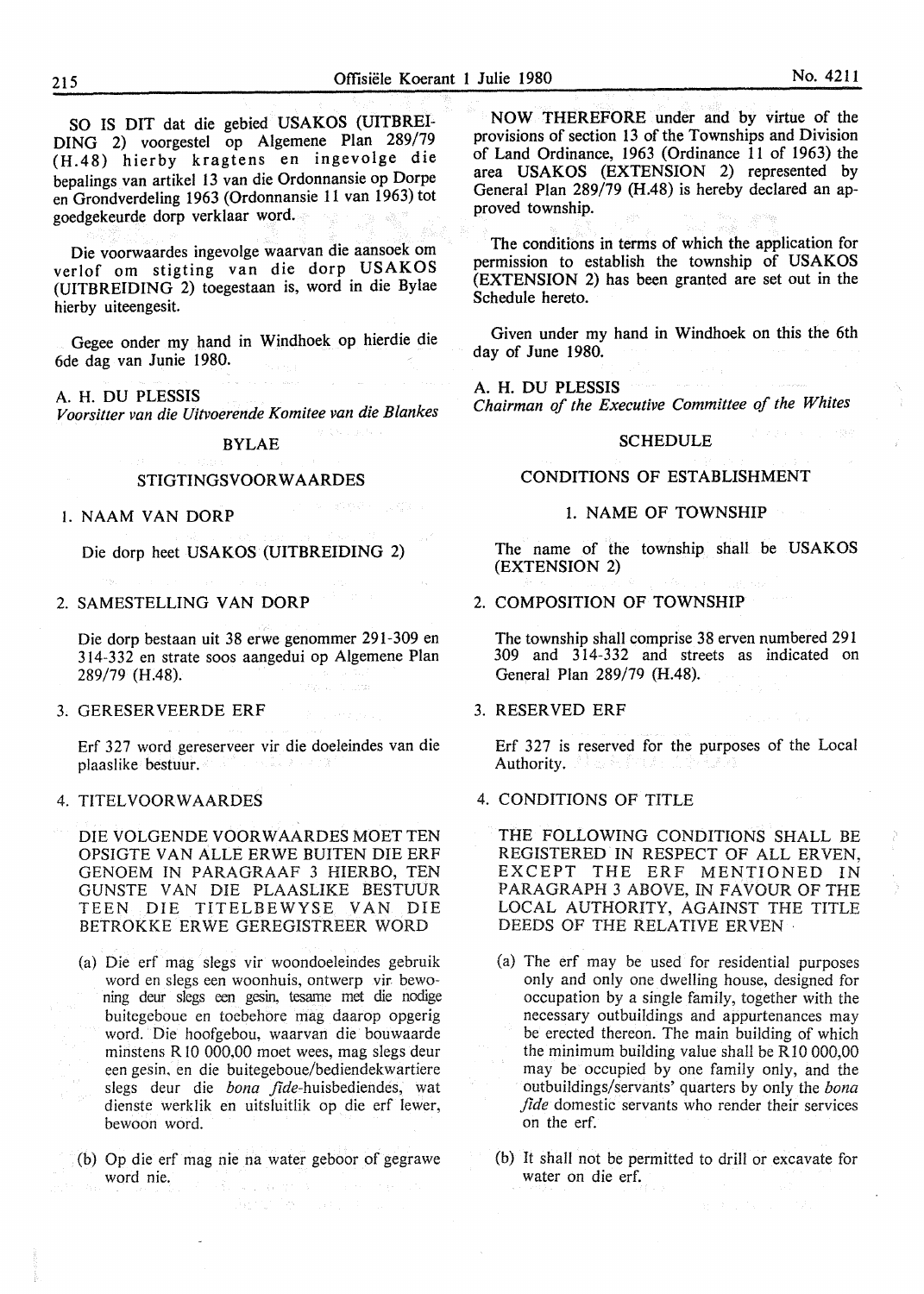Ý

(c) Geen melkery, stal, koeistal, abattoir, varkhok, bakkery, worsfabriek of enige hinderlike bedryf hoegenaamd mag op die erf aangebring of bestuur word nie.

"Hinderlike bedryf' beteken vir die doeleindes van hierdie paragraaf enigeen van die besighede, bedrywe, werke of inrigtings genoem in regulasie l(a) van die Regulasies afgekondig by Goewermentskennisgewing 141 van 10 November 1926, soos gewysig.

- (d) Buiten met die toestemming van die plaaslike bestuur mag niemand op die erf of enige deel daarvan vir enige doel hoegenaamd, behalwe vir die oprigting van 'n gebou op die erf, enige stene, teels of erdewerkpype of enige ander artikels van sodanige aard, maak of toelaat dat dit gemaak word nie.
- (e) Geen beeste, skape, varke, bokke, bobbejane, ape, roofdiere of trekdiere mag op die erf aangehou word nie.
- (f) Daar mag geen hindernis of verlegging van enige natuurlike stormwatergeleiding oor die erf wees sonder goedkeuring van die plaaslike bestuur nie.
- (g) Geen geboue of strukture of enige deel daarvan (behalwe grensmure, omheinings, brandmure en spoorlyne) na gelang, mag binne 5 meter van enige straatgrens of binne 3 meter van enige sy-of agtergrens van die erf opgerig word nie.

Vir die doeleindes van hierdie paragraaf is 'n "straatgrens" enige grens gemeenskaplik met 'n straat; 'n "sygrens" 'n grens wat minstens een eindpunt op 'n straatgrens het; en 'n "agtergrens" enige grens buiten 'n sy- of straatgrens.

# **Goewermentskennisgewings**

Die volgende Goewermentskennisgewings word vir algemene inligting gepubliseer.

A. F. van **R. MOUTON**  *Waarnemende Sekretaris: Administrasie vir Blankes* 

No. 122 1 Julie 1980

#### DORPSBESTUUR VAN BETHANIE **WYSIGING VAN** ELEKTRISITEITSLEWERINGS-REGULASIES

Die Uitvoerende Komitee van die Blankes bet kragtens en ingevolge die bepalings van artikel 14 van die Ordonnansie op Dorpsbesture 1963 (Ordonnansie (c) No dairy, stable, cowshed, abattoir, piggery, bakery, sausage factory or any offensive trade may be established or conducted on the erf.

For the purposes of this paragraph "offensive trade" shall mean any one of the businesses, trades, works or institutions mentioned in regulation l(a) of the Regulations promulgated by Government Notice 141 dated 10 November 1926, as amended.

- (d) Except with the permission of the local authority no person may make or cause to be made any bricks, tiles, earthenware pipes or any articles of a like nature on the erf or any part thereof for any purpose whatsoever except for the purpose of erecting a building on the erf.
- (e) No cattle, pigs, sheep, goats, baboons, monkeys, beasts of prey or draught animals may be kept on the erf.
- (f) There shall be no obstruction or deviation of any natural course of storm water over the erf without the approval of the local authority.
- (g) No buildings or structures or any portion thereof ( except the boundary walls, fences, fire walls or railway lines), as the case may be, shall be erected nearer than 5 metres to any street boundary or within 3 metres of any lateral or rear boundary on the erf.

For the purposes of this paragraph a "street boundary" shall be any boundary common to a street, a "lateral boundary" shall be any boundary with at least one end on the street boundary and a "rear boundary" shall be any boundary other than a lateral or street boundary.

# **Government Notices**

The following Government Notices are published for general information.

A. F. van R. MOUTON

*Acting Secretary: Administration for Whites* 

No. 122 1 July 1980

#### VILLAGE MANAGEMENT BOARD OF BETHANIE AMENDMENT OF ELECTRICITY SUPPLY **REGULATIONS**

The Executive Committee of the Whites has under and by virtue of the provisions of section 14 of the Village Management Boards Ordinance, 1963 (Or-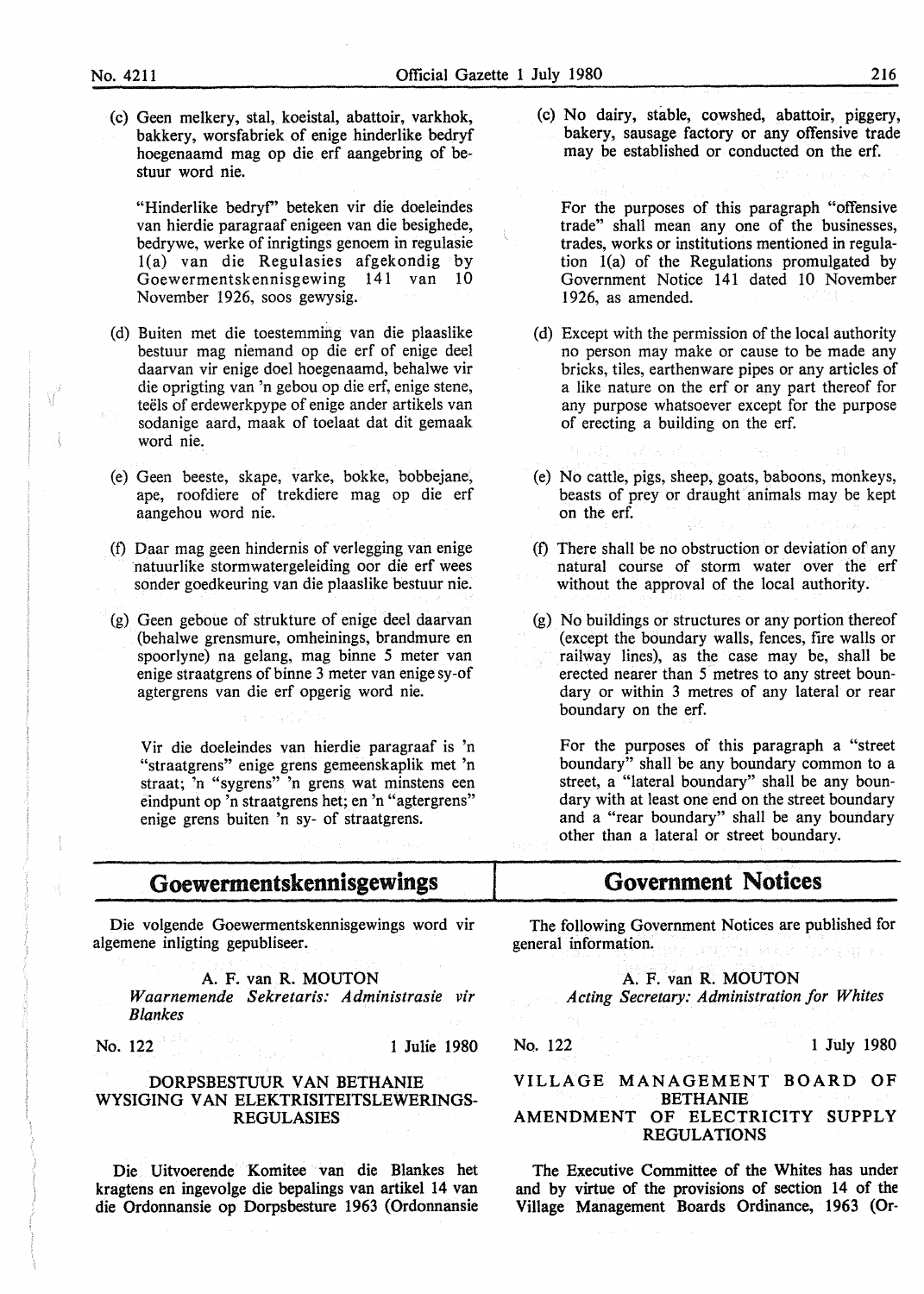14 van 1963) die onderstaande wysigings goedgekeur van die regulasies afgekondig by Goewermentskennisgewing 280 van 1976, soos gewysig by Goewermentskennisgewings 334 van 1976, 187 van 1977, 103 van 1978, 159 van 1978, 87 van 1979 en 2 van 1980.

Vervang die eenheidsheffing in paragraaf 5(a) van Aanhangsel C deur die volgende:

#### EENHEIDSHEFFING:

l tot 50 eenhede verbruik ................ R5,00

51 en meer eenhede verbruik, per eenheid ...... 1 0c

No. 123 1 Julie 1980

#### MUNISIPALITEIT VAN KARASBURG WYSIGING VAN ELEKTRISITEITSVOOR-SIENINGSREGULASIES

Die Uitvoerende Komitee van die Blankes het kragtens en ingevolge die bepalings van artikel 243(3) van die Munisipale Ordonnansie (Ordonnansie 13 van 1963) die onderstaande wysiging goedgekeur van die regulasies van toepassing gemaak op die Munisipaliteit van Karasburg by Goewermentskennisgewing 9 van 1958, soos gewysig by Goewermentskennisgewings 144 van 1970, 69 van 1972, 160 van 1974, 326 van 1975, 220 van 1976, 163 van 1977, 22 van 1978, 267 van 1978, 75 van 1979 en 133 van 1979.

#### BYLAE

#### TARIEWE EN HEFFINGS

- 1. Vervang die bedrag "R0,1225" in paragraaf 5 (a) (ii) deur die bedrag "R0,10".
- 2. Vervang die bedrag "R0,1275" in paragraaf 5 (b) (ii) deur die bedrag "R0,10".

Nr. 124 1 Julie 1980

#### DORPSBESTUUR VAN MALTAHOHE WYSIGING VAN REGULASIES OP ELEKTRISI-TEITSVERSKAFFING

Die Uitvoerende Komitee van die Blankes het kragtens en ingevolge die bepalings van Artikel 14 van die Ordonnansie op Dorpsbesture 1963 (Ordonnansie 14 van 1963) die volgende wysiging goedgekeur van die regulasies afgekondig by Goewermentskennisgewing 281 van 1976, soos gewysig by Goewermentskennisgewings 149 van 1978, 60 van 1979 en 127 van 1979.

Vervang die bedrae "R0,15" en "Rl5,00" waar dit voorkom in paragraaf 5(a) Tarief 1 van Aanhangsel C, deur die bedrae "RO, 10" en "R 10,00" onderskeidelik.

dinance 14 of 1963) approved the following amendment of the regulations promulgated by Government Notice 280 of 1976, as amended by Government Notices 334 of 1976, 187 of 1977, 103 of 1978, 159 of 1978, 87 of 1979 and 2 of 1980.

Substitute the following for the unit charge in paragraph 5(a) of Schedule C.

UNIT CHARGE:

1 to 50 units consumed  $\dots \dots \dots \dots \dots \dots$  R5,00

51 and more units consumed, per unit  $\dots \dots \dots 10c$ 

No. 123 1 July 1980

#### MUNICIPALITY OF KARASBURG AMENDMENT OF ELECTRICITY SUPPLY REGULATIONS

The Executive Committee of the Whites has under and by virtue of the provisions of section 243 (3) of the Municipal Ordinance (Ordinance 13 of 1963) approved the following amendment of the regulations made applicable to the Municipality of Karasburg by Government Notice 9 of 1958 as amended by Government Notices 144 of 1970, 69 of 1972, 160 of 1974, 326 of 1975, 220 of 1976, 163 of 1977, 22 of 1978, 267 of 1978, 75 of 1979 and 133 of 1979.

#### **SCHEDULE**

#### TARIFF AND CHARGES

- 1. Substitute the amount "R0,1225" in paragraph 5 (a) (ii) for the amount "R0,10".
- 2. Substitute the amount "R0,1275" in paragraph 5 (b) (ii) for the amount "R0,10".

No. 124 1 July 1980

#### VILLAGE MANAGEMENT BOARD OF MALTAHOHE

#### AMENDMENT OF ELECTRICITY SUPPLY **REGULATIONS**

The Executive Committee of the Whites has under and by virtue of the provisions of Section 14 of the Village Management Boards Ordinance, 1963 (Ordinance 14 of 1963) approved the following amendment of the regulations promulgated by Government Notice 281 of 1976, as amended by Government Notices 149 of 1978, 60 of 1979 and 127 of 1979.

Substitute the amounts of "R0,10" and "RI0,00" respectively for the amounts of "R0,15" and "R15,00" where they occur in paragraph 5 (a) Tariff 1 of Appendix C.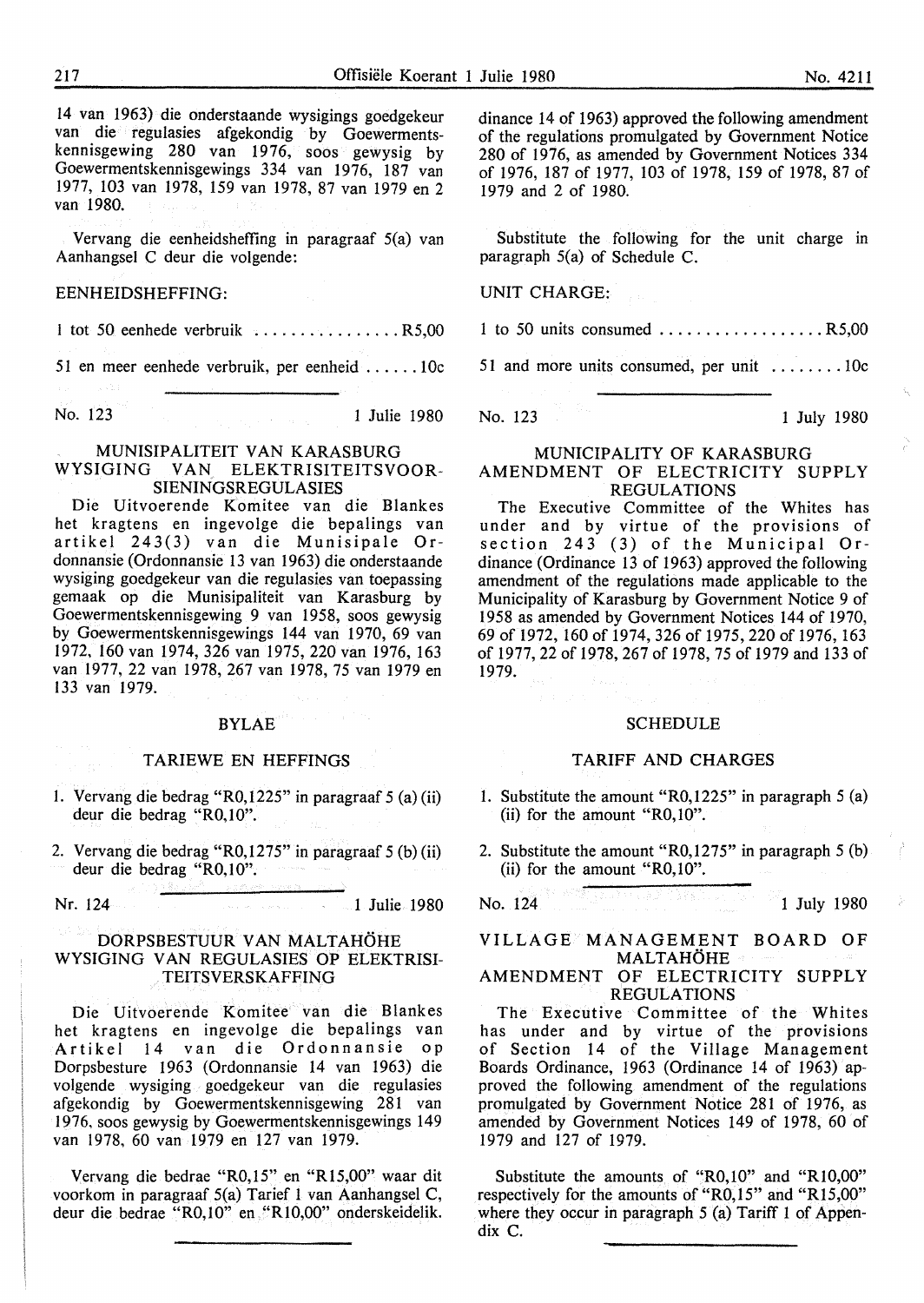No. 125 **1 Julie 1980** 

### MUNISIPALITEIT VAN WINDHOEK

WYSIGING VAN GESONDHEIDSREGULASIES Die Uitvoerende Komitee van die Blankes het kragtens en ingevolge die bepalings van artikel 243 van die Munisipale Ordonnansie, 1963 (Ordonnansie 13 van 1963) die wysiging in die Bylae hiervan uiteengesit van die regulasies afgekondig by Goewermentskennisgewing 285 van 1952, soos gewysig by Goewermentskennisgewings 40 en 256 van 1954; 117 en 137 van 1955; 259 van 1956; 189 van 1957; 309 van 1958; 14 en 150 van 1961; 203 van 1964; 96 van 1969; 133 en 153 van 1971; 130 van 1972; 18 van 1973; 127 van 1974; 274 van 1976; 70 van 1977 en 193 van 1978, goedgekeur.

#### BYLAE

- I. Regulasie 1 van HOOFSTUK 1 "WOORDBE-PALINGS" word soos volg gewysig -
	- (a) voeg na die woordbepaling van "Barbiers- en haarsnyerswinkel" die volgende woordbepaling<br>in —

"Grootmaathouer" beteken vir doeleindes van Hoofstuk VI 'n houer van enige vorm wat deur die Raad voorsien is vir bewaring van huisvullis en 'n inhoudsmaat het gelykstaande aan minstens die gesamentlike inhoudsmaat van twaalf vullishouers.";

(b) voeg na die woordbepaling van "Persoon" die volgende woordbepaling in -

"Polietileenhouer" beteken vir doeleindes van Hoofstuk VI en Bylae C 'n polietileensak van minstens 1000 mm x 760 mm (albei mate gemeet te word terwyl die houer plat lê) en 38 mikron dikte, in die geval van 'n laedigtheidsak of 22 mikron dikte in die geval van 'n hoedigtheidsak."; en

(c) voeg na die woordbepaling van "Openbare gebou" die volgende woordbepaling in -

"Vullishouer" beteken vir doeleindes van Hoofstuk VI en Bylae C 'n silindriese of kegelvormige houer van onbuigbare materiaal wat deur die Raad voorsien word vir die bewaring van huisvullis, toegerus is met 'n noupassende deksel en 'n inhoudsmaat van hoogstens 0,085 kubieke meter het.".

- 2. HOOFSTUK VI "VULLIS" word soos volg gewysig:
- $\mathbb{R}$  (a) vervang regulasie 1 deur die volgende regulasie:

#### MUNICIPALITY OF WINDHOEK

#### AMENDMENT OF HEALTH REGULATIONS

The Executive Committee of the Whites has under and by virtue of the provisions of section 243 of the Municipal Ordinance, 1963 (Ordinance 13 of 1963) approved the amendment as set out in the Schedule hereto of the regulations promulgated by Government Notice 285 of 1952 as amended by Government Notices 40 and 256 of 1954; 117 and 137 of 1955; 259 of 1956; 189 of 1957; 309 of 1958; 14 and 150 of 1961; 203 of 1964; 96 of 1969; 133 and 153 of 1971; 130 of 1972; 18 of 1973; 127 of 1974; 274 of 1976; 70 of 1977 and 193 of 1978.

#### SCHEDULE

- I. Regulation 1 of CHAPTER 1 "DEFINITIONS" is amended as follows:
	- (a) insert the following definition after the definition "Barber's and Hairdresser's Shop" -

"Bulk container" means for purposes of CHAPTER VI a receptacle of any shape, which is provided by the Council for the storage of domestic refuse and has a capacity which is equal to at least the total capacity of twelve refuse containers.";

(b) insert the following definition after the definition of "Person" -

"Polyethylene container" means for purposes of CHAPTER VI and Schedule C a polyethylene bag of at least  $1000$  mm x  $760$  mm (both measurements to be taken whilst the bag lies flat) and 38 micron thickness in the case of a low density bag of 22 micron thickness in the case of a high density bag."; and

(c) insert the following definition after the definition of "Public Building" —

"Refuse container" means for purposes of CHAPTER VI and Schedule C a cylindrical or conical receptacle of inflexible material which is provided by the Council for the storage of domestic refuse, is equipped with a close fitting cover and has a capacity not exceeding 0,085 cubic metres.".

- 2. CHAPTER VI "REFUSE" is hereby amended as follows:
	- (a) substitute the following regulation for regulation 1: faafrw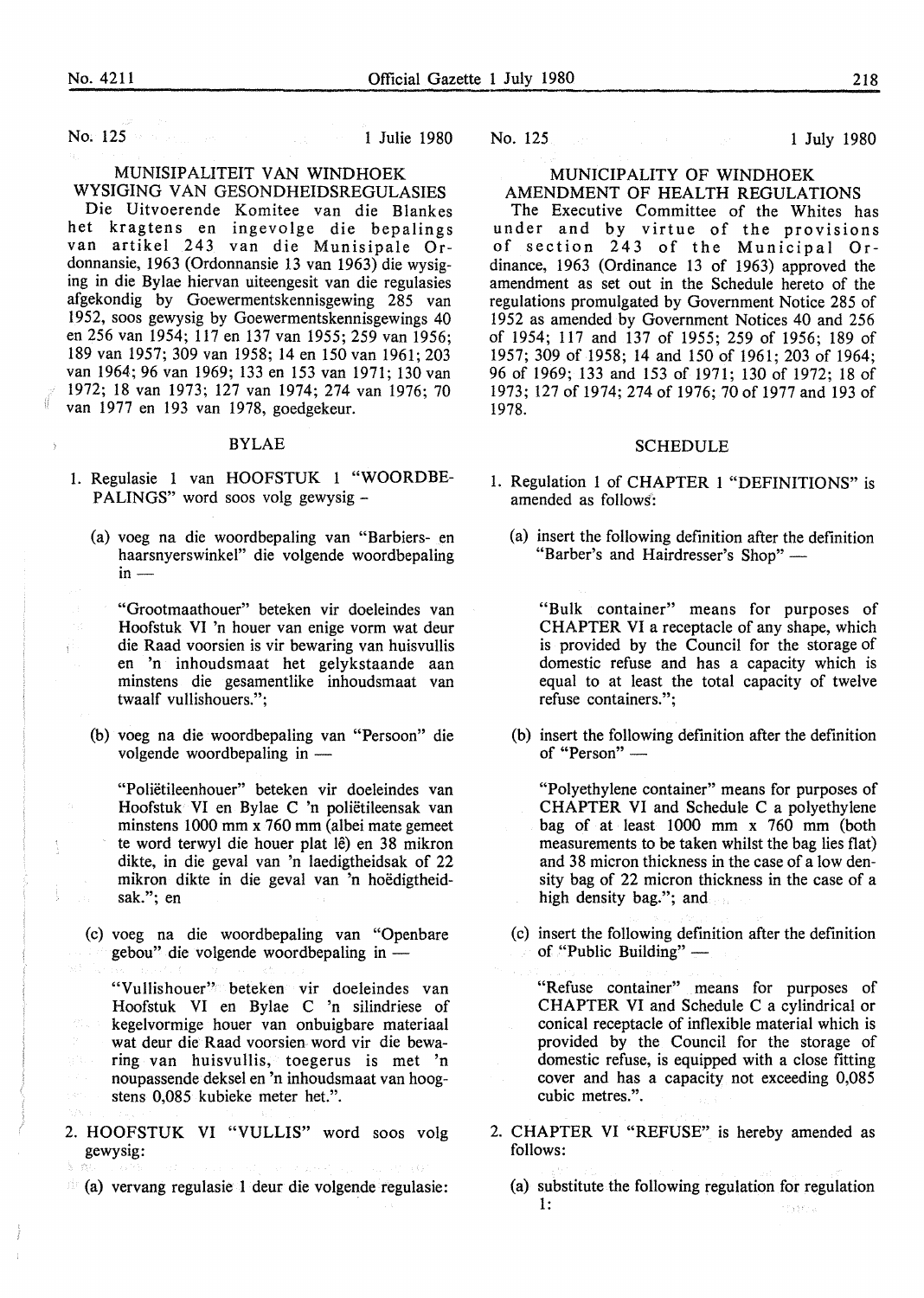- "1. (a) Elke bewoner of besetter van 'n woonhuis, openbare gebou of ander perseel moet skriftelik by die Raad om die verwydering van vullis vanaf sodanige perseel aansoek doen.
	- (b) So spoedig moontlik na ontvangs van 'n aansoek ingevolge paragraaf (a) voorsien die Raad aan die aansoeker genoegsame vullishouers vir die bewaring, behoudens paragraaf (c), van huisvullis: Met dien verstande dat waar twaalf of meer vullishouers te eniger tyd by enige woonhuis, openbare gebou of ander perseel gebruik word, die Raad elke twaalf vullishouers, of gedeelte daarvan, met 'n grootmaathouer kan vervang.
	- (c) Elke bewoner of besetter van 'n woonhuis, openbare gebou of ander perseel moet -
		- (i) waar 'n vullishouer verskaf is  $-$ 
			- (aa) in die gebied omskryf in Bylae CA 'n polietileenhouer in die vullishouer plaas en huisvullis in sodanige polietileenhouer vir bewaring plaas;
			- (bb) in alle ander gebiede as die gebied omskryf in Bylae CA huisvullis in 'n vullishouer vir bewaring plaas;
		- (ii) waar 'n grootmaathouer verskaf is, huisvullis vir bewaring in sodanige grootmaathouer plaas.
		- (d) Elke bewoner of besetter van 'n woonhuis, openbare gebou of ander perseel moet toesien -
			- (i) dat elke polietileenhouer wat hy verlang verwyder moet word, behoorlik toegebind is;
			- (ii) dat die deksels van alle houers te alle tye behoorlik toegehou word, behalwe wanneer huisvullis daarin ingevolge hierdie regulasies vir bewaring geplaas of verwyder word of wanneer 'n polietileenhouer vervang word;";
- (b) voeg die volgende paragraaf by regulasie 2, terwyl die bestaande regulasie paragraaf (a) word:
- "1. (a) Every occupier of a dwelling, public building or other premises shall apply to the Council in writing for the removal of refuse from such premises.
	- (b) As soon as possible after receipt of an application, in terms of paragraph (a), the Council shall provide the applicant with a sufficient number of refuse containers for the storage, subject to paragraph (c), of refuse: Provided that the Council may replace any twelve refuse containers or part thereof with a bulk container where twelve or more refuse containers are used at any time at any dwelling, public building or other premises.
	- (c) Every occupier of a dwelling, public building or other premises shall -
		- (i) where a refuse container has been  $provided -$ 
			- (aa) in the area defined in Schedule CA place a polyethylene container in such a refuse container and domestic refuse shall be placed in such polyethylene container for storage;
			- (bb) in all areas excluded in Schedule CA place domestic refuse in a refuse container for storage;
		- (ii) where a bulk container has been provided, place domestic refuse in such bulk container for storage.
	- (d) Every occupier of a dwelling, public building or other premises shall ensure -
		- (i) that every polyethylene container he requires to be removed, shall be securely fastened;
		- (ii) that the covers of all receptacles shall at all times be kept close except when domestic refuse is being placed therein for storage or removed therefrom in terms of these regulations or when a polyethylene container is replaced;";
- (b) insert the following paragraph after regulation 2 whilst the existing regulation becomes paragraph (a):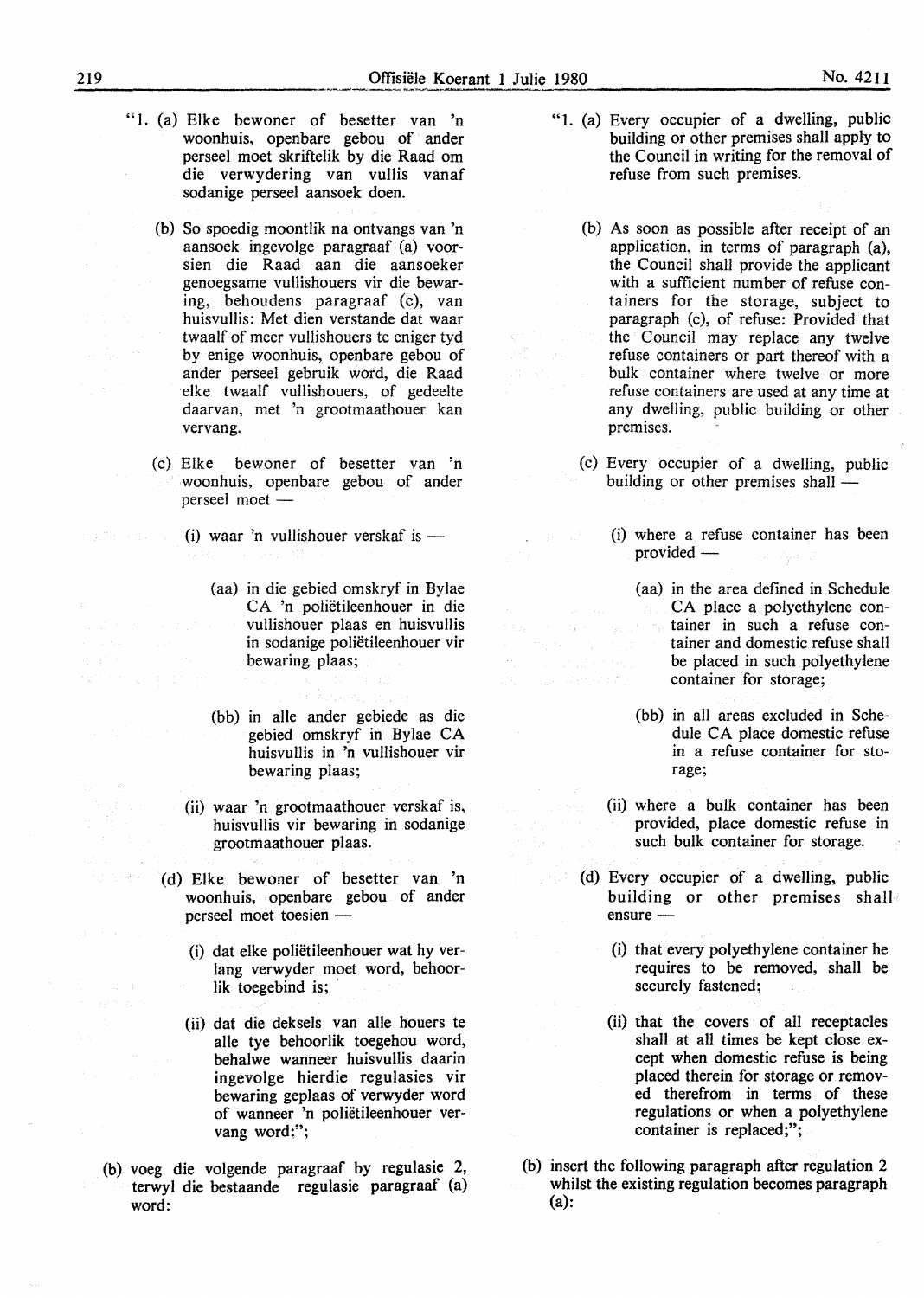- "(b) Elke bewoner of besetter van 'n woonhuis, openbare gebou of ander perseel moet toesien dat geen voorwerp, materiaal of vloeistof op so 'n wyse vir bewaring in 'n houer geplaas word dat dit die houer kan skeur of andersins kan beskadig of die Raad se werknemers in die uitvoering van hul pligte ingevolge hierdie hoofstuk kan beseer nie.";
- (c) vervang regulasie 4 deur die volgende regulasie:
	- "4. Aile vullis wat die Raad verwyder is die eiendom van die Raad.";
- (d) vervang regulasie 5 deur die volgende regulasie:
	- "5. (a) Die Raad verwyder huisvullis -
		- (i) behoudens subparagraaf (ii) een maal per week in die gebied in Bylae CA omskryf;
		- (ii) daagliks wanneer die Raad met 'n bewoner of besetter so ooreengekom het; en
		- (iii) twee maal per week in alle ander gevalle.
		- (b) Die Raad gee aan die bewoner of besetter deur middel van 'n kennisgewing in 'n nuusblad kennis van die dae en tyd waarop huisvullis ooreenkomstig paragraaf (a) verwyder word.";

(e) vervang regulasie 6 deur die volgende regulasie:

- "6. Die bewoner of besetter van elke woonhuis, openbare gebou of ander perseel moet reël dat elkeen wat namens die Raad vullis verwyder, vrye toegang het tot sodanige woonhuis, openbare gebou of ander perseel en moet elke houer waaruit of waarmee vullis ingevolge hierdie regulasies verwyder moet word op 'n plek wat die Raad van tyd tot tyd vasstel, vir verwydering, neersit."; en
- (f) voeg die volgende regulasie in na regulasie  $9 -$ 
	- "10. Iedereen wat aan enige houer met huisvullis peuter, sonder die toestemming van die Raad, of waar so 'n houer onder die beheer of toesig van die bewoner of besetter van 'n woonhuis, openbare gebou of ander perseel is, sonder die toestemming van sodanige persoon, is skuldig aan 'n misdryf.".
- "(b) Every occupier of a dwelling, public building or other premises shall ensure that no object, material or fluid may be placed for storage in such a way in a receptacle that it can tear or otherwise damage such receptacle or injure the employees of the Council in the execution of their duties in terms of this chapter.";
- (c) substitute the following regulation for regulation  $4-$ 
	- "4. All refuse removed by the Council shall be the property of the Council.";
- (d) substitute the following regulation for regulation  $5 -$ 
	- "5. (a) The Council shall carry out the removal of domestic refuse -
		- (i) subject to sub-paragraph (ii) once per week in the area defined in Schedule CA;
		- (ii) daily when the Council agrees as such with an occupier; and
		- (iii) twice per week in all other instances.
		- (b) The Council shall, by means of a notice in a newspaper, notify the occupier, of the day and time upon which domestic refuse will be removed in terms of paragraph (a).";
- (e) substitute the following regulation for regulation  $6 -$ 
	- "6. The occupier of every dwelling, public building or other premises shall arrange for free access to such dwelling, public building or other premises by any person carrying out the removal of refuse on behalf of the Council and shall place every receptacle from which or with which refuse must be removed in terms of these regulations at such a spot as the Council may from time to time require."; and
- (f) insert the following regulation after regulation  $9 -$ 
	- " 10. Any person who tampers with any receptacle containing domestic refuse, without the consent of Council, or occupier of a dwelling, public building or other premises, where such receptacle is under the control or supervision of the occupier, shall be guilty of an offence.".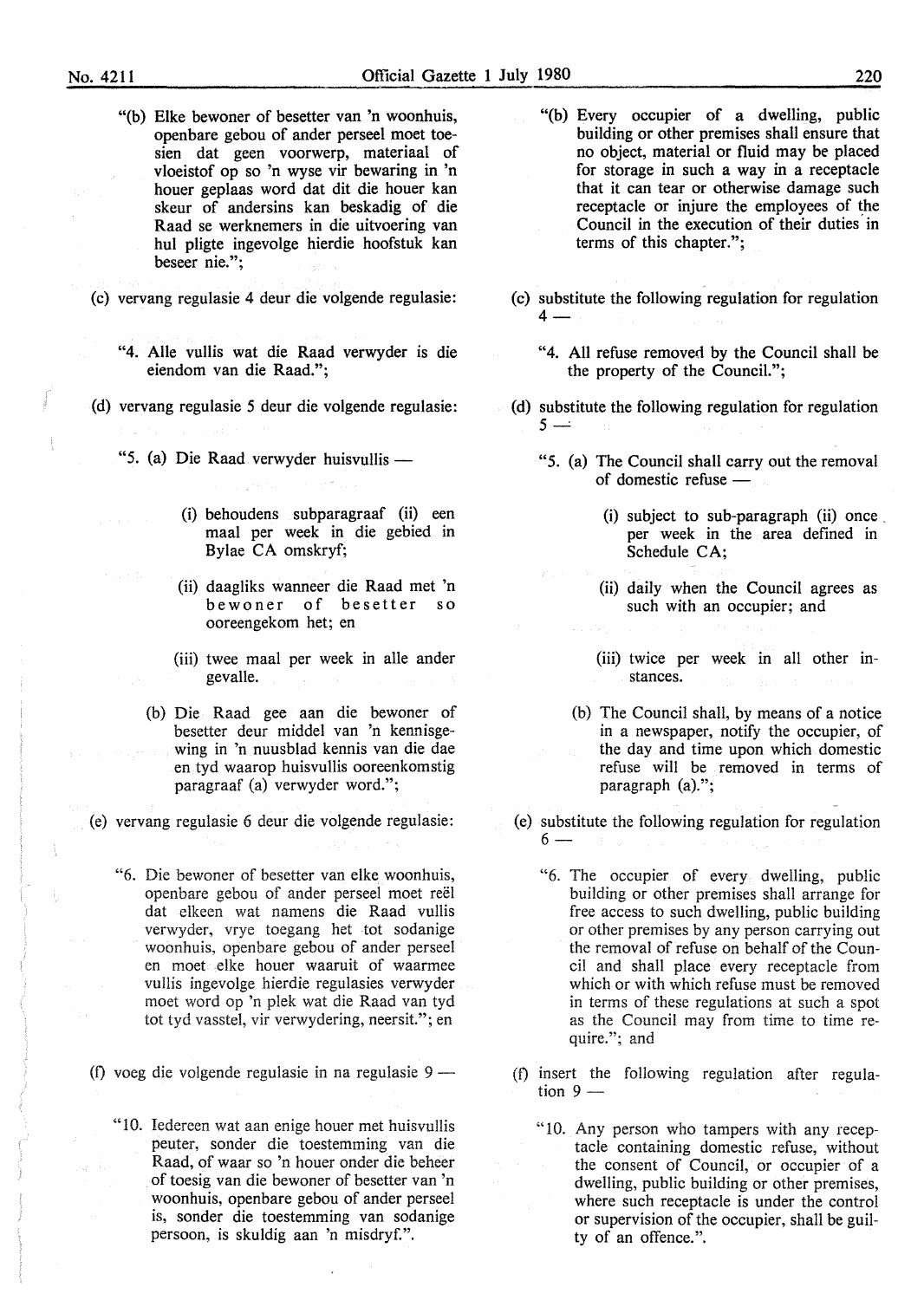- 3. Vervang subparagraaf (a) van paragraaf 1 van Bylae C deur die volgende subparagraaf:
	- "(a) (i) die verwydering twee keer per week van die inhoud van elke vullishouer:
		- R4,20 per maand of gedeelte van 'n maand;
		- (ii) die verwydering een keer per week van polietileenhouers met gesamentlike inhoud van hoogstens 0,2 kubieke meter:
			- R4,20 per maand of gedeelte van 'n maand;
		- (iii) die daaglikse verwydering van polietileenhouers, of die inhoud van vullishouers:

eerste twee polietileenhouers of inhoud van eerste twee vullishouers:

'n minimum van R25,10 per maand of gedeelte van 'n maand; en

elke bykomende polietileenhouer of vullishouer:

R 7,80 per maand of gedeelte van 'n maand.".

4. Voeg die volgende bylae in na Bylae C:

#### BYLAE CA

"Die gebied binne die Munisipaliteit van Windhoek geleë met uitsluiting van

- l. Aile dorpsgrond (meentgrond) soos omskryf in die Ordonnansie op Dorpe en Grondverdeling, 1963 (Ordonnansie 11 van 1963);
- 2. Katutura; en
- 3. Khomasdal.".

## **Advertensies**

#### ADVERTEER IN DIE OFFISIELE KOERANT VAN SUID-WES-AFRIKA

1. Die *Offisiële Koerant* verskyn op die 1ste en 15de dag van clkc maand: as ecn van hierdie dae op ·n Sondag of openbare feesdag val. verskyn die *Offisiële Koerant* op die eersvolgende wcrkdag.

2. Advertensies wat in die Offisiële Koerant geplaas moet word, moct in die taal waarin hulle sal verskyn aan die OFFISIELE KOERANTKANTOOR. P.S. 13186. Windhoek. geadresseer word. of by Kamer 109. Administrasie-gebou. Windhoek. afgclewer word. nie later nie as 4.30 nm. op die NEGENDE dag voor die verskyning van die Offisiële Koerant, waarin die advertensic gcplaas moet word.

- 3. Substitute the following subparagraph for subparagraph (a) of paragraph 1 of Schedule C:
	- "(a) (i) the removal twice weekly of the contents of every refuse container R4,20 per month or portion of a month;
		- (ii) the removal once weekly of polyethylene containers with total contents not exceeding 0,20 cubic metre: R4,20 per month or portion of a month;
		- (iii) the daily removal of polyethylene containers or of the contents of refuse containers:

First two polyethylene containers or contents of first two refuse containers:

a minimum of R25, 10 per month or portion of a month; and

each additional polyethylene container or refuse container:

R 7,80 per month or portion of a month.".

4. Insert the following Schedule after Schedule  $C -$ 

#### SCHEDULE CA

"The area situate within the Municipality of Windhoek but excluding the following:

- 1. All townlands (commonage) as defined in the Townships and Division of Land Ordinance, 1963 (Ordinance 11 of 1963);
- 2. Katutura; and
- 3. Khomasdal.".

## **Advertisements**

#### ADVERTISING IN THE OFFICIAL GAZETTE OF SOUTH WEST AFRICA

I. The *Official Gazette* is published on the !st and 15th day of each month: if either of those days falls on a Sunday or Public Holiday. the *Official Gazette* is published on the next succeeding working day.

2. Advertisements for insertion in the *Official Gazette* should be addressed to the OFFICIAL GAZETTE OFFICE, P.B. 13186, Windhoek. or be delivered to Room 109. Administration Building, Windhoek. in the languages in which they are to be published, not later than 4.30 p.m. on the NINTH day before the date of publication of the *Official Gazette* in which they are to be inserted.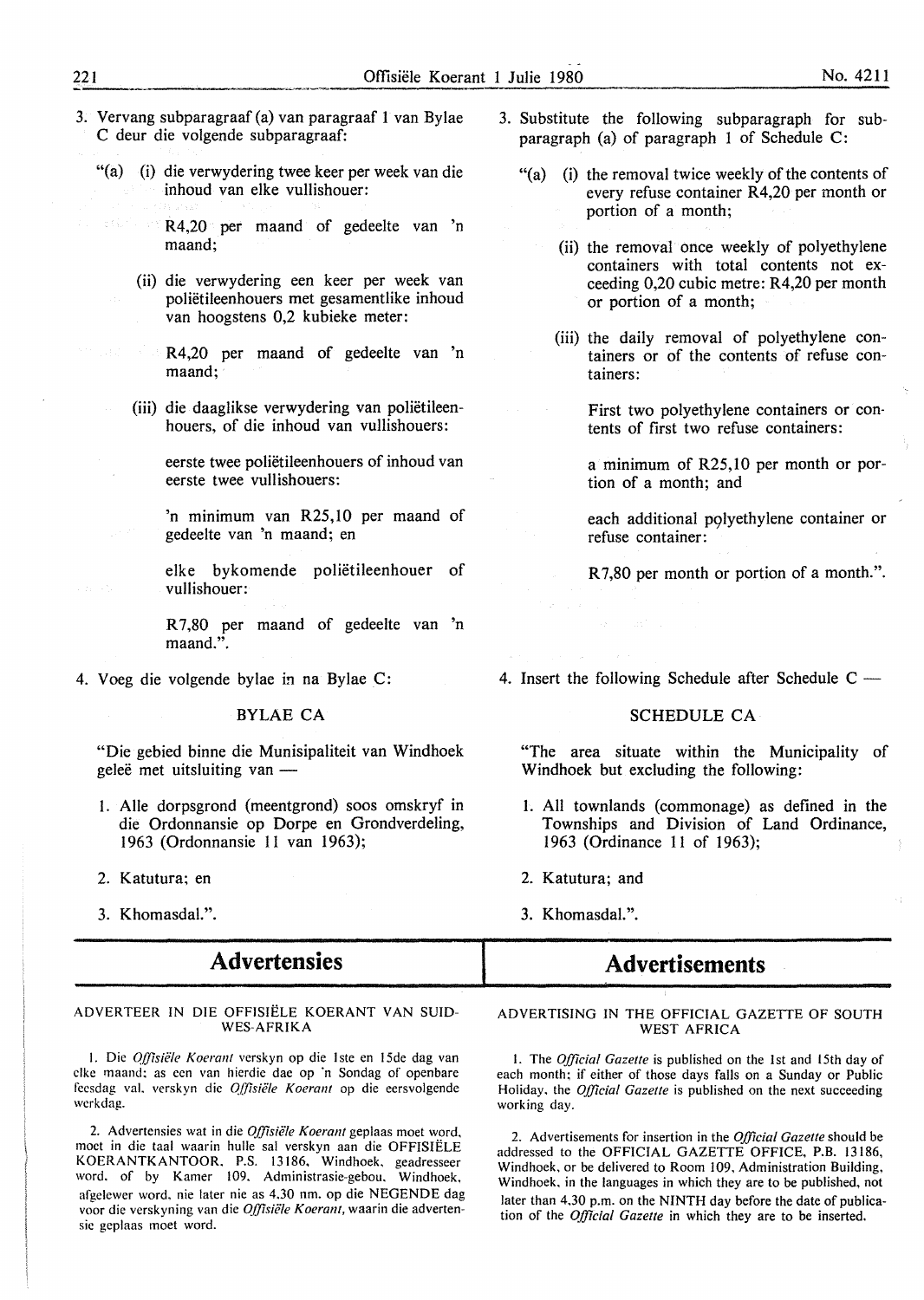3. Advertensies word na die amptelike gedeelte in die *Offisiele Koerant* geplaas, of op 'n ekstra blad van die *Offisiele Koerant,* al na die Sekretaris goedvind.

4. Advertensies word vir die openbare voordeel in die *Offisie1e Koerant* gepubliseer. Vertalings moet deur die Adverteerder of sy agent gelewer word indien verlang.

*5.* Slegs regsadvertensies word vir publikasie in die *Offisiele Koerant* aangeneem en hulle is onderhewig aan die goedkeuring van die Sekretaris van Suidwes-Afrika, wat die aanneming of verdere publikasie van 'n advertensie mag weier.

Die Administrasie van **S. W.A.** behou horn die reg voor om die kopie te redigeer, te hersien en oortollige besonderhede weg te laat.

7. Advertensies moet sover moontlik getik wees. Die manuskrip van advertensies moet slegs op een kant van die papier geskryf word en alle eiename moet duidelik wees. In geval 'n naam weens. onduidelike handskrif foutief gedruk word, kan die advertensie slegs dan herdruk word as die koste van 'n nuwe plasing betaal word.

8. Geen aanspreeklikheid word aanvaar vir enige vertraging in die. publisering van 'n kennisgewing of vir die publisering daarvan op 'n ander datum as die deur die insender bepaal. Insgelyks word geen aanspreeklikheid aanvaar ten opsigte van enige redigering, hersiening, weglatings, tipografiese foute en foute wat weens dowwe of onduidelike kopie mag ontstaan nie.

9. Die insender word aanspreeklik gehou vir enige skadevergoeding en koste wat voortvloei uit enige aksie wat weens\_ die publisering, hetsy met of sonder enige weglating, foute, onduidelikhede of in watter vorm ook al, van 'n kennisgewing ten die Administrasie van **S. W.A.** ingestel word.

I 0. Die jaarlikste intekengeld op die *Offisiele Koerant* is R 10,40 posvry in hierdie Gebied en die Republiek van Suid-Afrika, verkrygbaar by die here Die Suidwes-Drukkery Beperk, Posbus 2196, Windhoek. Oorsese intekenaars moet posgeld vooruit betaal. Enke! eksemplare van die *Offisiele Koerant* is verkrygbaar van die here Die Suidwes-Drukkery Beperk, Posbus 2196, Windhoek, teen 20 c per eksemplaar. Eksemplare word vir slegs twee jaar in voorraad gehou.

I L Die koste vir die plasing van kennisgewings is soos volg en is betaalbaar by wyse van tjeks, wissels, pos- of geldorders:

12. Die koste vir die plasing van advertensies, behalwe die kennisgewings wat in paragraaf 11 genoem word, is teen die tarief van 45 c per cm dubbelkolom. (Gedeeltes van 'n cm moet as voile cm bereken word).

13. Geen advertensie word geplaas nie tensy die koste vooruit betaal is. Tjeks, wissels, pos- en geldorders moet aan die Sekretaris van Suidwes-Afrika betaalbaar gemaak word.

*Tipe Tarief*  I. Oordrag van besigheid ............................................. R3,25

#### NOTIFICATION OF TRANSFER OF BUSINESS

Notice is hereby given that application will be made at the sitting of the Licensing Court on 23rd July 1980 at Windhoek for the Transfer of the General Dealers Licence held by Saamwerk Distributors (Pty) Ltd.

3. Advertisements are inserted in the *Official Gazette* after the official matter or in a supplement of the *Official Gazette* at the discretion of the Secretary.

4. Advertisements are published in the *Official Gazette* for the benefit of the public. Translations if desired, must be furnished by the advertiser or his agent.

*5.* Only law advertisements are accepted for publication in the *Official Gazette,* and are subject to the approval of the Secretary for South West Africa, who may refuse to accept or may decline further publication of any advertisement.

6. The Administration of **S.W.A.** reserves the right to edit and revise copy and to delete therefrom any superfluous detail.

7. Advertisements should as far as possible be typewritten. Manuscript of advertisements should be written on one side of the paper only, and all proper names plainly inscribed; in the event of any name being incorrectly printed as a result of indistinct writing, the advertisement can only be republished on payment of the cost of another insertion.

8. No liability is assumed for any delay in publishing a notice or for publishing it on any date other than that stipulated by the advertiser. Similarly no liability is assumed in respect of any editing, revision, omission, typographical errors or errors resulting from faint or indistinct copy.

9. The advertiser will be held liable for all compensation and costs arising from any action which may be instituted against the Administration of **S.W.A.** as a result of the publication of a notice with or without any omission, errors, lack of clarity or in any form whatsoever.

10. The subscription for the *Official Gazette* is **R** 10,40 per annum, post free in this Territory and the Republic of South Africa, obtainable from Messrs. The Suidwes-Drukkery Limited, P.B. Box 2196, Windhoek. Postage must be prepaid by overseas subscripbers. Single copies of the *Official Gazette* may be obtained from Windhoek. The **Suidwes-Drukkery,** Limited, **P.O. Box** 2196, Windhoek, at the price of 20 c per copy. Copies are kept in stock for only two years.

11. The charge for the insertion of notices is as follows and is payable in the form of cheques, bills, postal or money orders:

12. The charge for the insertion of advertisements other than the notices mentioned in paragraph 11 is at the rate of 45 c per cm double column. (Fractions of a cm to be reckoned as a cm).

13. No advertisements are inserted unless the charge is prepaid. Cheques, drafts, postal orders or money orders must be made payable to the Secretary for South West Africa.

*Type Charge* 

I. Transfer of business ................................................ R3,25

trading as Orient House to Friedrich Wilhelm Becker who will trade for his own business under the same name and style on the same premises, namely Erf 285, 49 Kaiser Street Windhoek.

Dated at Windhoek this 23rd day of June 1980.

F. W. BECKER.